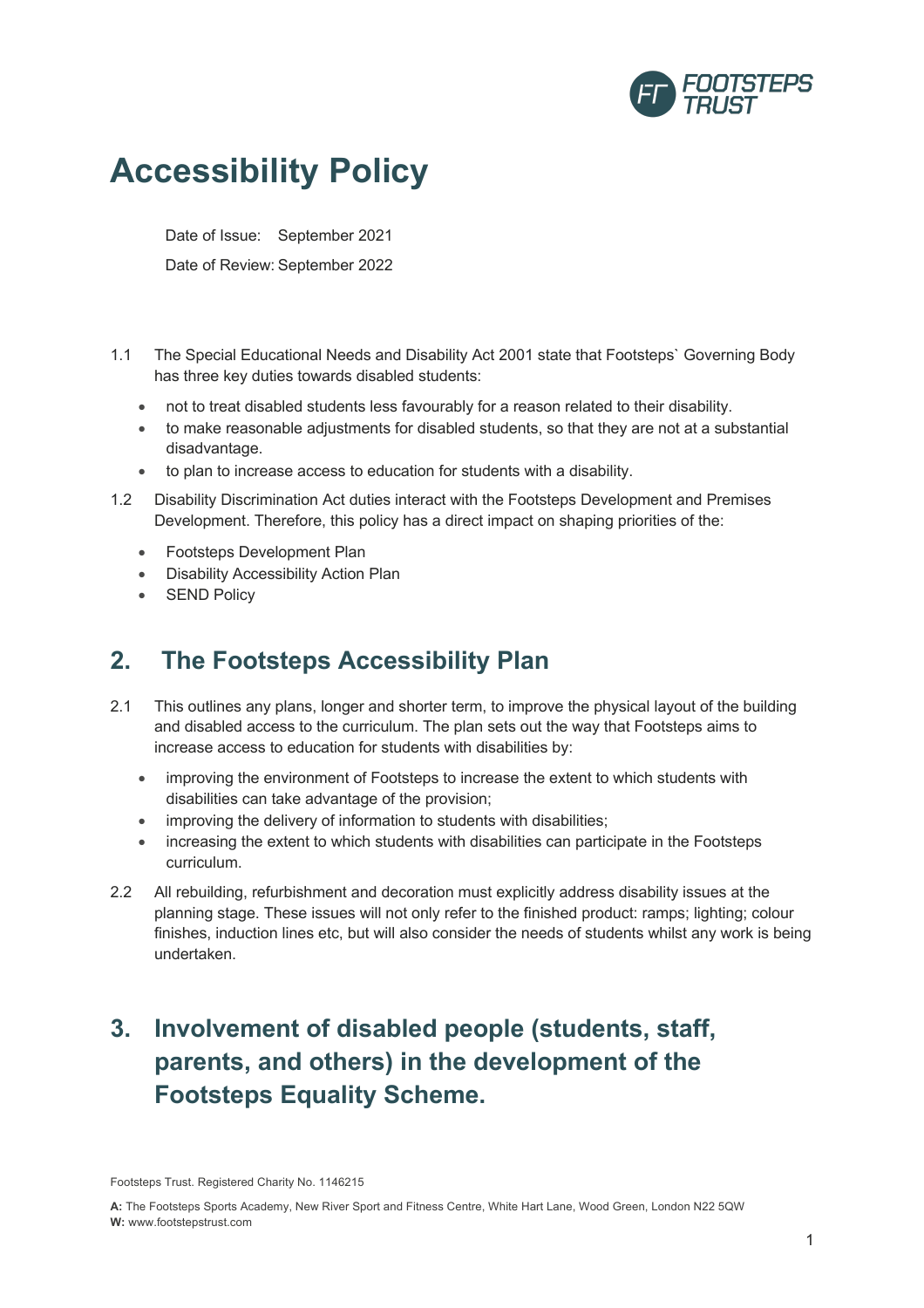- 3.1 This scheme has involved consultation with parents & carers; special Footsteps staff; SENO, HOTL, OM, PM, P; and professional advisors from the local authority. Modifications in the scheme can be made following scheduled reviews by the SENO, HOTL, OM, PM, P
- 3.2 Wherever possible, Footsteps will involve adults with disabilities and consultants with expertise as advisers in the
	- building design and refurbishment
	- display
	- technical innovation
	- design of teaching materials
- 3.3 In addition, parents, staff, and students will be consulted and involved via:
	- parents' meetings
	- surveys and questionnaires
- 3.4 Advice will also be sought from specialist organisations where this is thought to be appropriate.

## **4. The plan to increase access to education for disabled students.**

- 4.1 This policy and the associated Action Plan recognise that needs change with time and that, in this area of work, it is particularly important that thorough assessment of needs is carried out on a regular basis. These are key tasks for the PM, SENO, HOTL, who will:
	- carry out an initial assessment of needs on entry to the Footsteps (using prior records and external professional advice when necessary)
	- aim to meet the identified needs as is possible
	- brief appropriate staff
	- identify and act on disparities in progress
	- organise classroom assistance if required

### **5. The Action Plan explicitly shows actions for disability**

5.1 The Action Plan is designed to promote the attainment and progress for students with disability. It attempts to achieve this in a way that preserves individual student's identity as part of Footsteps.

### **6. The plan to improve equal opportunities for disabled employees**

6.1 The principles of access outlined in this document apply equally to employees – however, Footsteps has additional responsibilities to them in terms of ensuring that they are not discriminated against in terms of training, promotion, and general conditions of service. Footsteps encourages people with disabilities to apply for posts and ensures that the subsequent selection process gives them every opportunity to represent their capabilities.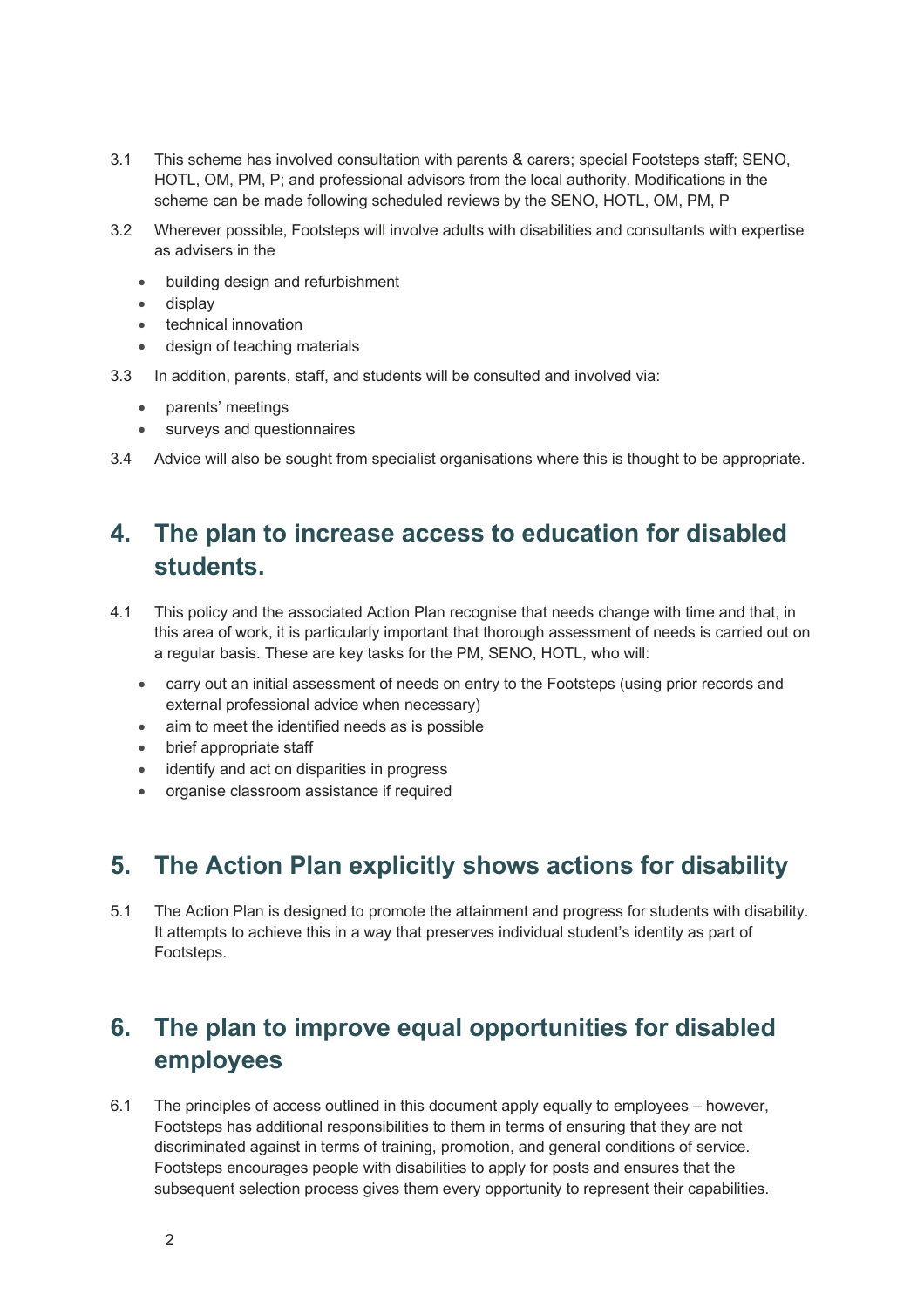

**Footsteps has a policy for dealing with harassment and discrimination. It clearly sets out the procedures for handling complaints and incidents.**

- 6.2 Footsteps regards any action or organisational arrangement which disadvantages a person with disabilities as discriminatory. It therefore:
	- Acts on any organisational matter which could be questionable and reviews from the point of view of people with disabilities.
	- Acts, via a member of SLT, on any report of discrimination or harassment. Any allegation which has foundation is recorded and action is taken to ensure that there is no repetition.

#### **Strategies to manage behaviour address the needs of disabled students and reasonable adjustments have been made in relation to exclusions**

- 6.3 Footsteps is committed to considering the disability student(s) may have and its likely effect when considering sanctions.
- 6.4 In this context, it should be emphasised that, wherever reasonable and possible, the standards of behaviour expected of a student with disabilities will be the same as those expected of other students.

#### **Footsteps monitors student attendance by disability and uses the data when developing strategies to address poor attendance**

6.5 The recording of the attendance and punctuality of students with disabilities are recorded in the Footsteps standard fashion. However, as may be appropriate, statistics are analysed to inform actions and support as may be needed.

#### **Students' attainment and progress in individual subjects are monitored by disability**

6.6 Whilst progress and attainment are measured in the standard way by subject staff, half-termly Progress Reports are reviewed by SENO, HOTL, OM, PM, P on students with disabilities.

#### **Strategies for tackling unjustified disparities in the attainment and progress of students by disability**

6.7 The management of the learning plans of students with disabilities rest with the SENO, HOTL, PM. The half-termly reviews of attainment and progress are designed to identify disparities which may not have been noticed before. The SENO, HOTL, PM, have the connections, knowledge, expertise, and authority to modify approaches and provide additional resources.

#### **Teaching methods, resources and learning styles take account of the needs of children with different disabilities**.

6.8 Except for withdrawal classes, teaching methods and learning styles are the responsibility of the classroom teacher. Teachers will be advised on appropriate approaches for students with disabilities by SENO, HOTL, PM. If necessary, classroom teacher will also be supplied with additional resources and classroom support.

Footsteps Trust. Registered Charity No. 1146215

**A:** The Footsteps Sports Academy, New River Sport and Fitness Centre, White Hart Lane, Wood Green, London N22 5QW **W:** www.footstepstrust.com